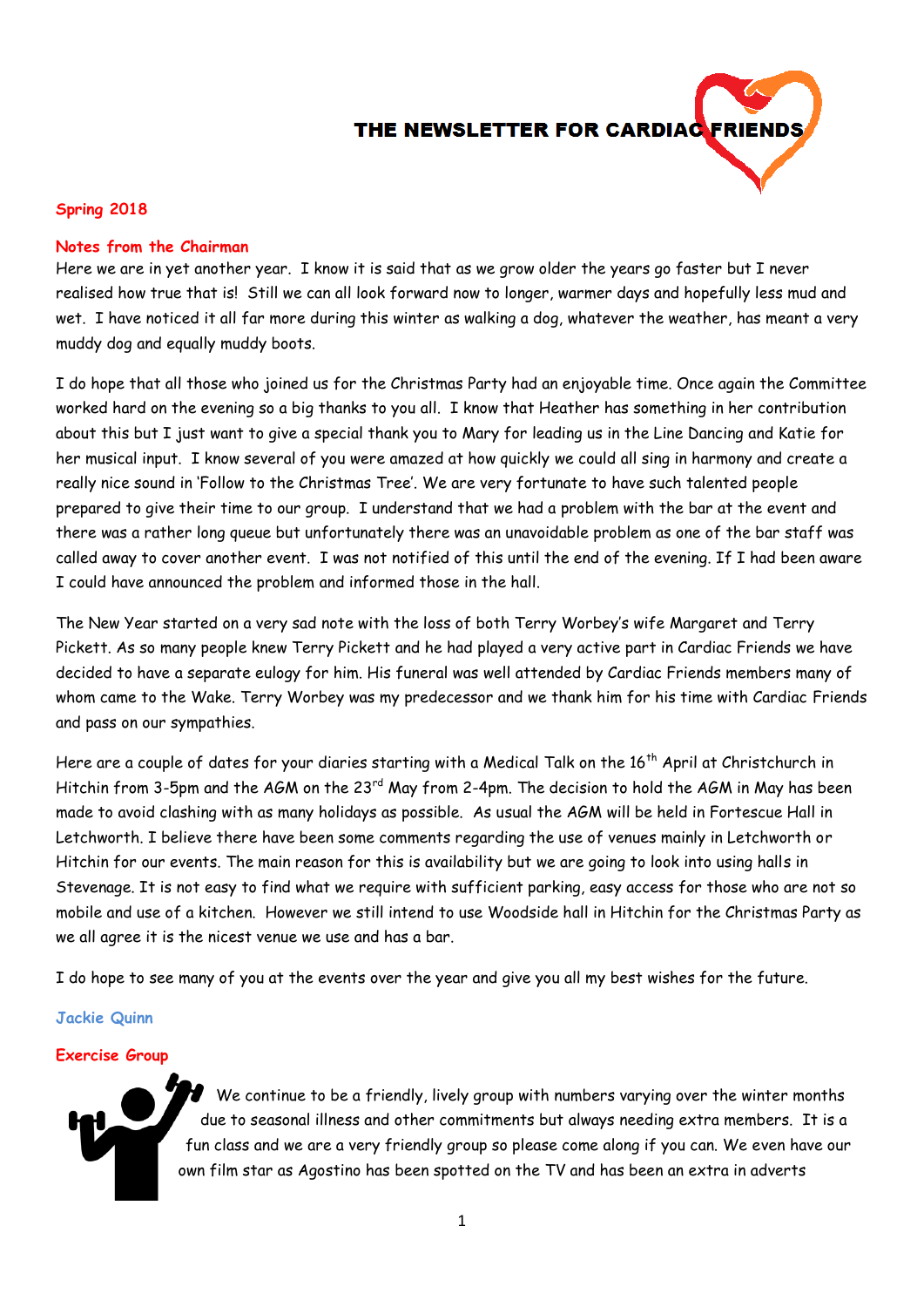and films, not many groups can claim that. Our Christmas class was amusing with some of us dressing up for the occasion followed by a delicious buffet provided by the members. I am not sure it was healthy eating but it is just once a year!

# **Jackie Quinn**

# **Notes from the Secretary**

## Dear Friends,

It was lovely to meet so many of you at the Social Evening and the Christmas Party. I know everyone who comes appreciates the work put in by Jackie and by Jan and Jan's team to make them so successful. We are lucky to have such energetic Committee members and Group Leaders. And Ruth and Gaynor's efforts over the past year have raised £328 worth of Raffle money. The Committee have made this up to £350 which we are sending to an appeal by Harefield Hospital. They want to buy 10 sets of kit which can repair Mitral Valves more easily and with less trauma.

Many of our longest- joined members are unable to attend these events, or take part in our activities. Transport can be a problem. That is why I am suggesting this. Most of us shop at the same store on the same day most weeks. Some of us run into other members there and talk in the aisles.

If you knew who was using your shop on your day, that morning or afternoon, would you like to meet up and have a coffee or tea in the cafe before you shop? I am happy to hear from you if you want to do this. Send me your name, your shop, your day and your usual time.

If enough people do this, I will circulate a list for each shop giving the people who use it the names and telephone numbers and preferred times of other users. If it works, maybe 6 people or so in each shop would meet once or twice a month for half an hour or so in a few supermarkets. I hope, once started, it would just be something you do.

Don't forget, most of us have phones, and are happy to be contacted by another Cardiac Friend.

Lastly, we have said goodbye to two founder members. Margaret was the wife of our former chairman, Terry Worboys. We also lost Terry Pickett, much loved and valued by all for his beaming smile, his friendliness and his way of quietly doing what was needed. He was one of the best.

## **Heather Cotton**

## **Line Dancing**



Thank you to everyone who joined in the line dancing at the Cardiac Friends Christmas party. It was a great opportunity for us to show everyone what happens on our Saturday morning fortnightly sessions at the Willian village hall. As you could see from the demonstration it is an excellent way to get some good exercise, stimulate the brain cells and have fun at the same time!! The cost is  $£6$  per person which includes refreshments of tea/coffee and cake,

Why not come and join us? We are a friendly group and you would be made very welcome. If you would like further information please contact me.

Janet Savage: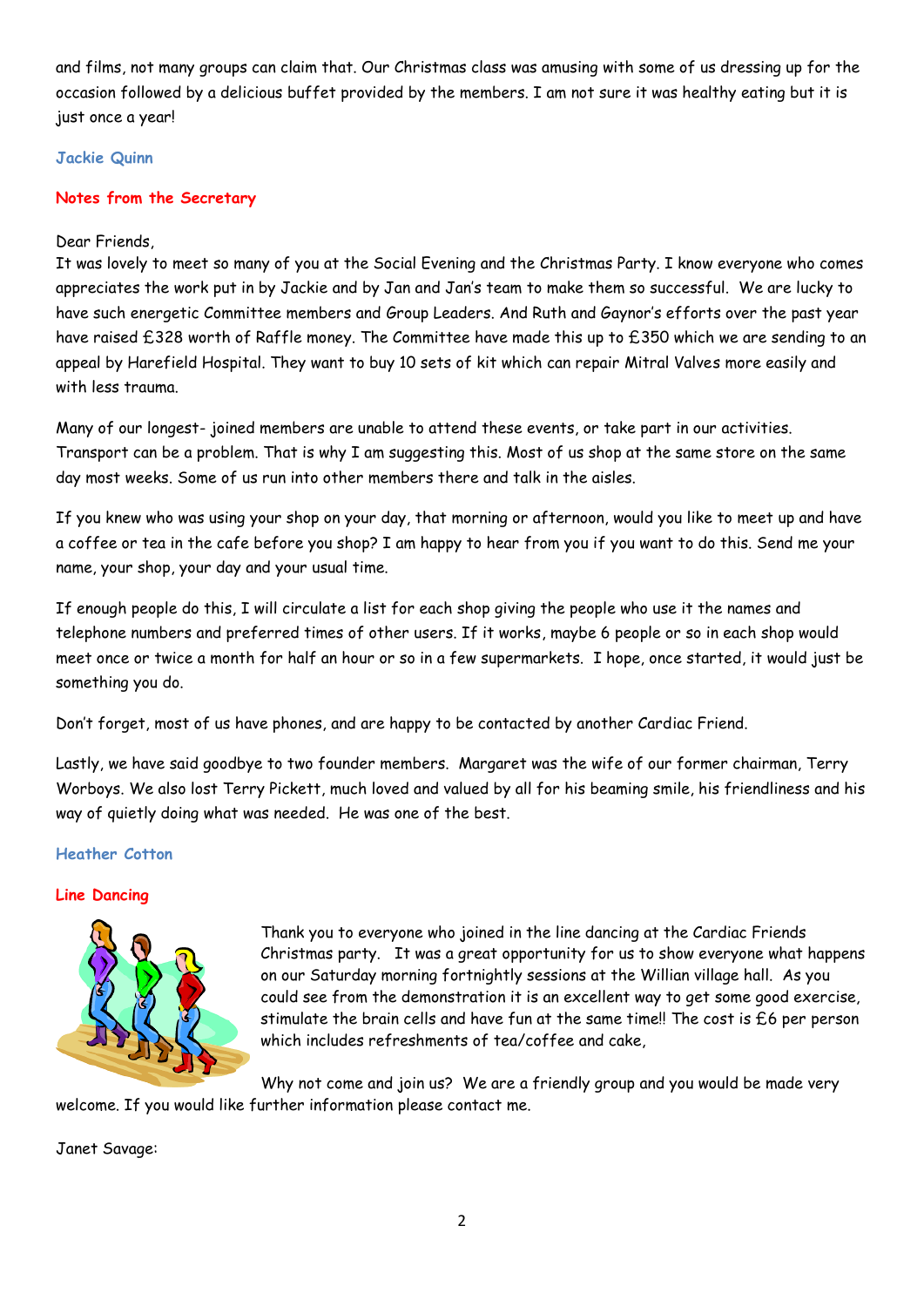## **London Walks**. *Contributed by Barry Brown*

The London Walks season has just been announced. For those of you who have not until now considered a pleasant walk in our capital city, with guiding services provided by a first class London Blue Badge Guide, and topped off by a leisurely pre-ordered lunch at the Wetherspoon pub 'Sir John Oldcastle', we are transported by 'Richard Taylor Travel' of St. Ippolyts, and you will be amongst friends all day! Cost is a modest £16 each including headphones, plus the cost of your meal – superb value!! Why don't you give us a ring or drop us an email at the contacts below. The details are also on the Cardiac Friends website.

## **2018 Season**

Sunday 15 April Votes For Women – In the footsteps of the **Suffragettes** Sunday 13 May Lousy Limehouse Sunday 10 June Royal Parks Galore Sunday 29 July King's Cross - Google that Station! Sunday 9 September Hyde Park Corner Sunday 8 October Around the Tower!

**Ruth & Barry Brown Gaynor & Barry Tinsdale** 

## **cardiacfriendswalks@outlook.com**



Theatre Group An evening theatre trip has been arranged to see '42<sup>nd</sup> Street' on Monday 21 May. We currently have 44 persons that have booked for this trip. Disappointingly only 23 (out of the 44) are Cardiac Friends Members. However the trip will definitely go ahead. I still have 4 unsold tickets in case anyone still wishes to book or if anyone wishes to bring a friend(s).

## **Places of Interest**

There have been no 'Places of Interest' trips since the visit to Chartwell on 21 September last year. However I do plan to organise another day trip later this year. Watch this space.

In addition there is a possibility that an overnight trip can be arranged next year. As this would require quite a bit more organising I am trying to gauge if there would be sufficient interest in an overnight trip. There is obviously no commitment at this stage but could I ask the Members that would consider going on such a trip to let me know by email [\(adam@kuzminski.co.uk\)](mailto:adam@kuzminski.co.uk) or telephone (01462 620317). Thank you.

That's all folks!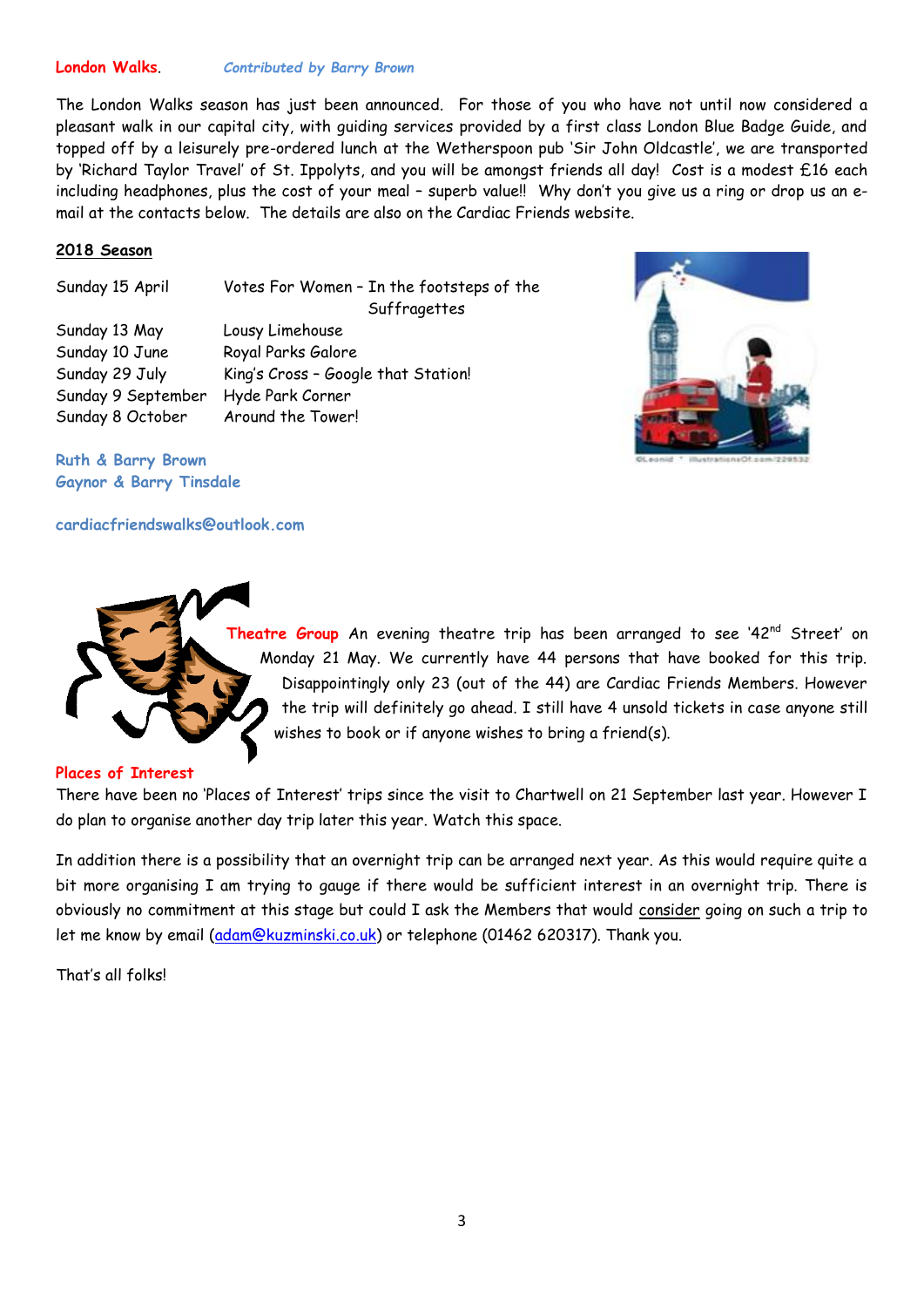

# **Bits and pieces from Dinah**

## **Preparing Fresh Flowers**

All flowers benefit from being soaked in tepid water for at least two hours before being arranged in a vase. For most flowers nearly the whole length of the stem should be submerged, BUT flowers from spring bulbs prefer COLD, SHALLOW water.

Adding cut flower food to the vase water will help to preserve the blooms. Alternately, add a splash of household bleach or a dash of bicarbonate of soda. Remove any wilted flowers and foliage and recut stems every three to four days.

## **Reviving wilting flowers**

Woody stemmed flowers can be helped by placing them in 1" of near boiling water for one minute. Protect the flower heads by covering them with a paper bag or wrap with a tea towel.

Large leaved plants e.g. roses, hydrangeas and violets; can benefit from being completely submerged in tepid water overnight.

Drooping tulips can be revived - by using a pin to prick through the stem just below the flower which releases air blockages. To help straighten tulip stems, wrap them in newspaper up to the flower heads and submerge in water overnight. NB Make sure the flower heads are clear of the water.

## **Dinah Mackellar**

# **Wednesday Walking Group**

We were sad to lose another member of our original walkers in Terry Pickett who died recently. Terry had not walked with us for some time as he was caring for his wife June. Many of his 'Friends' attended his funeral to say goodbye to him.



In December we had our usual excellent Christmas lunch at 'The Rising Sun', I note that Natalie and Nigel have been catering for us since 2012; I was surprised to realise it was that long!

Once again I have to thank my walkers for their kind generosity to Joyce and myself.

We have not gathered any new members recently but we still manage a good turn out each time usually between 18 and 25.

At this time of year I try to take the group into Letchworth, no not for 'retail therapy' but to keep us all out of the mud which is inevitable in January.

I am pleased that we still attract a merry band of walkers who although they are unable to walk the whole route, still come and do their bit and join us for lunch.

I have to thank my band of helpers and especially Mike Morley, I have been unable to lead two walks recently, having had a chesty cold and attempting to play football with my bedside cabinet – my little toe came off worst!

# Let's look on the bright side – **"if Winter comes can Spring be far behind"**

I look forward to continuing to lead you all, if any of you fancy joining me at 'The Lee Valley Park' let me know I will put a walk in Spring.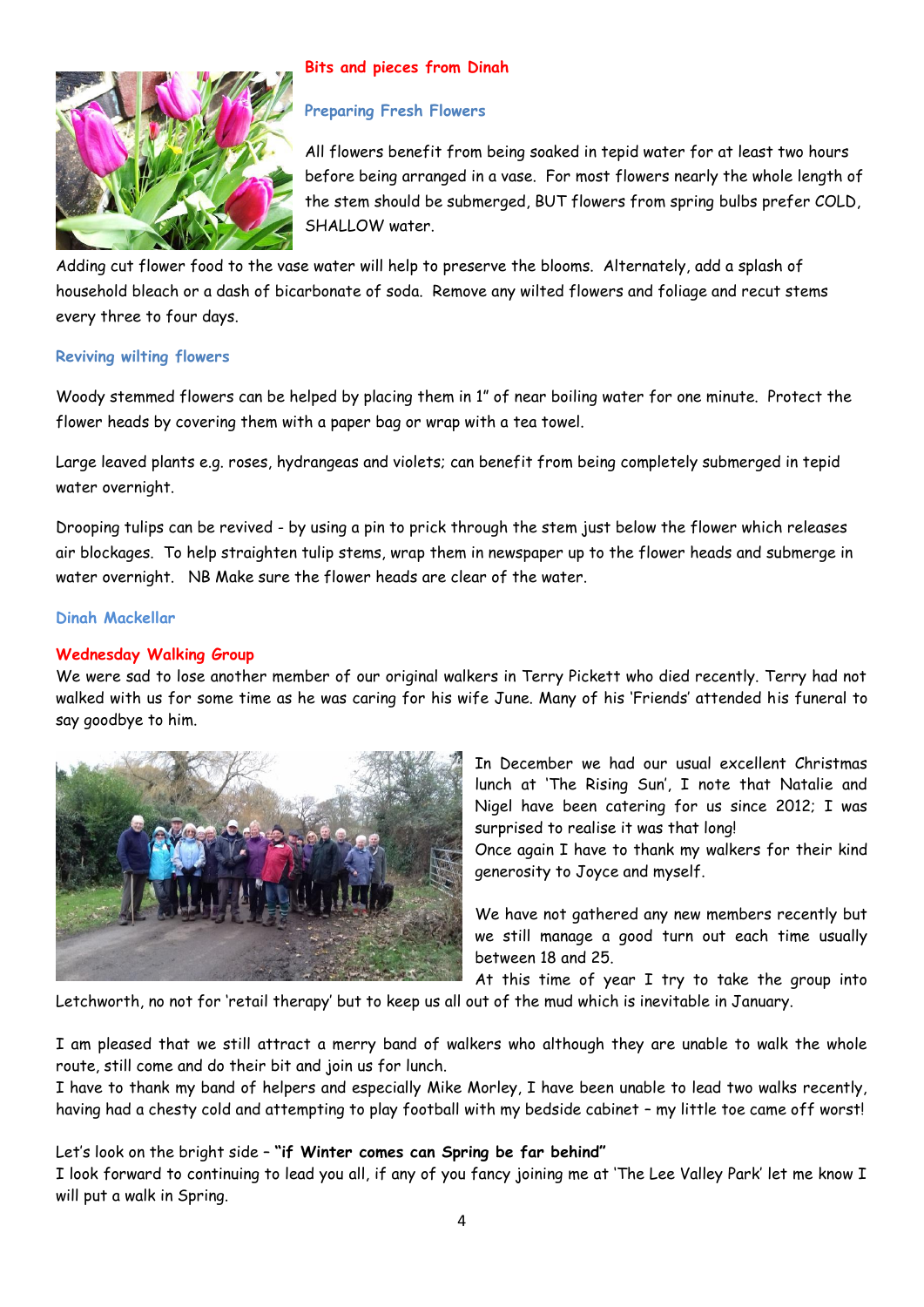## **Fred Maryon**

## **Heartsong**

Our last session was on Friday February 2<sup>nd</sup> and we had a record turnout of 19 people attending which was very good considering the cold weather and the number of viruses and infections going round at the moment.

After our usual gentle warm up to relax the body and vocal apparatus we sang a variety of songs from across the world including:

Thina Simunye or 'We are Together' as famously sung and performed by the Children of Agape Orphanage from South Africa in the documentary 'We Are Together'. To watch the video go to "You Tube" on your computer and search for "Thina Simunye" to see what we were aspiring to. It's amazing



how three or four simple harmony parts which don't seem much when sung on their own, can become really powerful when put together.

As we are still remembering the sacrifices of World War 1 one hundred years ago, we sang 'It's a Long Way to Tipperary'/ 'Pack up your Troubles' as a medley because by a strange musical coincidence you can sing them together at the same time and they 'fit' so one half of the group sang 'Tipperary' while the other half sang 'Pack up your Troubles' for a few rounds then we swopped songs so everyone could sing both songs.

As an antidote to war we then sang 'Peace Like A River', an African-American spiritual and finished with 'My Love For You' by Ali Burns, contemporary Scots composer, both very moving songs in their own way.

Katie Rose, my daughter who leads the group, does a lot of work with singing groups where the focus is on the health benefits of singing for hospital patients, carer's groups and at a hospice where the choir is a mixture of residents and their families and carers.

She tries to keep up with some of the research that increasingly seems to confirm the health benefits not only of singing but of a whole range of 'art activities'.

Lastly, the 'Campaign to End Loneliness' has found that the health and strength of our social network has a greater positive impact on life expectancy than stopping smoking or drinking. This report stresses the importance of doing some art activities to reduce loneliness in later life which also improves our quality of life as well as our health generally.

<https://www.campaigntoendloneliness.org/wp-content/uploads/Tackling-Loneliness-A-Role-for-the-Arts1.pdf>

## **John Burden**

## **Monday Walkers**

The Monday Walking group is now a strolling group (due to new knees, hips and of course heart conditions), but we usually manage a good turnout for an enjoyable walk around the local countryside.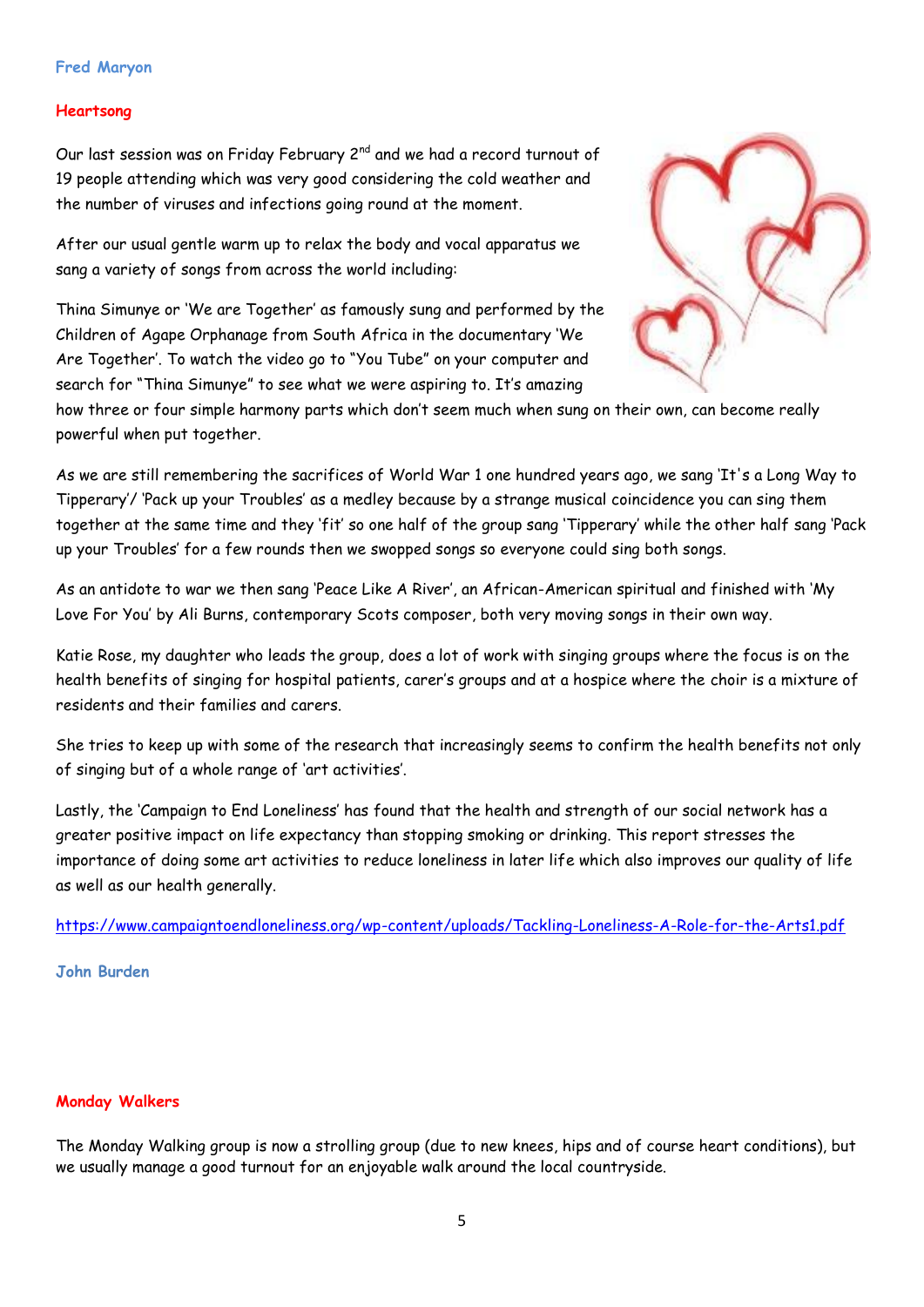We stay on hard level paths to accommodate most of the group, we have lots of laughs and have good fun, most importantly being with other people, it is so important to socialise plus have a good walk. We meet every other Monday for a local walk at 10.30 am.



## **Tuesday Swimmers**

The Tuesday swimmers meet every other Tuesday at the Letchworth Leisure Centre. We meet in the coffee shop just before entering the pool just before 2 p.m. If any of you hearty members would like to join us, you would be most welcome.

**Maggi Bullen**

**STOP PRESS!** 

Quizzers All...

In this year of 2018 on 27th February our next CARDIAC FRIENDS QUIZ NIGHT takes place... and Ill be in the hot seat.. CARDIAC FRIENDS QUIZ NIGHT TUESDAY,27th FEBRUARY 2018 at St John and St Hugh's Church Hall Mobbsbury Way, Stevenage SG2 0HL 7.00pm prompt Entrance £REE per contestant (includes tea/coffee and cake at the break)

**Ian Sanders** 

## **Terry Albert Pickett 2 nd February 1935 – 27th December 2017**

I first met Terry and June on the London Walks and shortly after that as a member of the Committee of Cardiac Friends on which he served until he felt he could no longer commit to the meetings and giving time to run events, as he needed more time with June. I know he had served on the Committee for many years and had run the golf group and places of special interest outings. I always found him a calm gentle man with a good sense of humour and fun. He and June attended as many activities as possible in the later years and it was on the Monday walks while chatting to him that he told me that when arranging the visits to places of special interest he and June used to work together to ensure that each person going was able to get a lift or share a car to make the trips as open as possible to all. I mentioned that it must have been a lot of work but he assured me he and June enjoyed all the planning together. I was also privileged to be at the last famous barbeque held at the par3 golf course in Letchworth.

Terry was a kind hardworking man who was devoted to Cardiac Friends and for that we are for ever grateful, thank you Terry for everything.

**Jackie Quinn**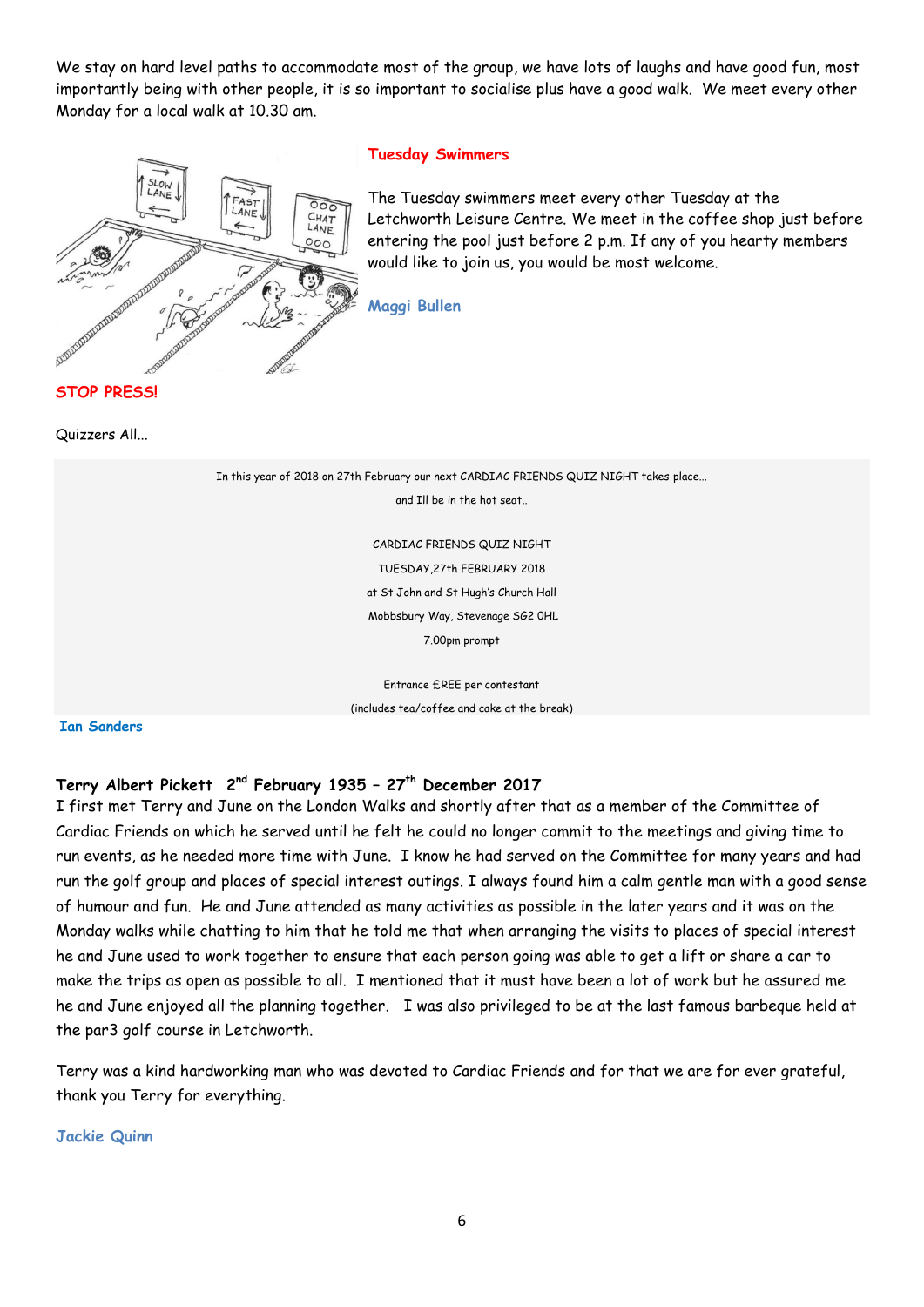I danced next to Terry at line dancing many times, enjoying a good laugh especially when we went wrong and faced each other! Also he made a delicious moist fruit cake, adding lots of cherries so I now always do the same thinking of him as I do it.

# **Shirley Williams**

We feel privileged to have known Terry and pleased we were able to share and enjoy his company on many occasions over the years being members of Cardiac Friends. We found him to be kind and caring always ready to give a helping hand whenever needed. Terry will be sadly missed by everyone who knew him and our thoughts are with June and family at this time.

**Cyril and Janet Savage**

Dave and I first met Terry and June at the very first 'get together' at Hitchin Town Hall, which Dinah had initiated. We went to sit with them and remained friends from then onwards. We always found Terry to be a very kind and thoughtful gentleman. He came to see us after we had a house fire whilst away on holiday. I remember that he phoned to ask us if he and June could visit and was there anything they could bring with them as we were in rather a state, I jokingly replied 'a bag of donuts please'. When they arrived they insisted on taking off their shoes, even though the carpets had gone, and we were walking on burnt boards! We sat cramped in our dining room eating jam donuts, what a treat and laughed, which we very much needed. Many other members of Cardiac Friends visited with cakes, flowers etc., but we never forgot Terry's kindness. **Maggie and Dave Bullen**

## **Finally – From Terry's Son-in-Law**

Dear Cardiac Friends

A total of £243 was collected at Terry's funeral. We donated £123 to the British Heart Foundation and

£120 to Cancer Research UK in accordance with Terry's wishes.

Once again all Terry's family thank you and the rest of the Cardiac Friends for attending, sharing your

memories of Terry and the donations to the two charities.

Unfortunately, June is still in hospital and seems to be gradually declining. We think she misses Terry too

much as when she is fully lucid she is visibly upset. I'll keep you informed if there are any significant

changes.

Thanks again for being such good friends to Terry and June over the last few years.

Kind Regards, Tom Jeffries

# **Art Group**

This group meets on a Tuesday morning 10-12, in Christchurch, Bedford Road, Hitchin. The 'pay as you go'<br>charge is £3.00 per session. There is always room for a few more members to join this friendly and<br>relaxed group. Why charge is £3.00 per session. There is always room for a few more members to join this friendly and relaxed group. Why not come along and see what goes on, and if you like it, join! Different art media are used- it is a 'self- help' group, and the group leader Mrs Muriel Davis is hoping to further develop the group. For more details;contact Murial Davis.

## **From the Newsletter Editor**

I do hope you have found the newsletter informative, and I look forward to receiving your contributions in the future. If you feel you have something of interest to add to the newsletter, please do send it to me.